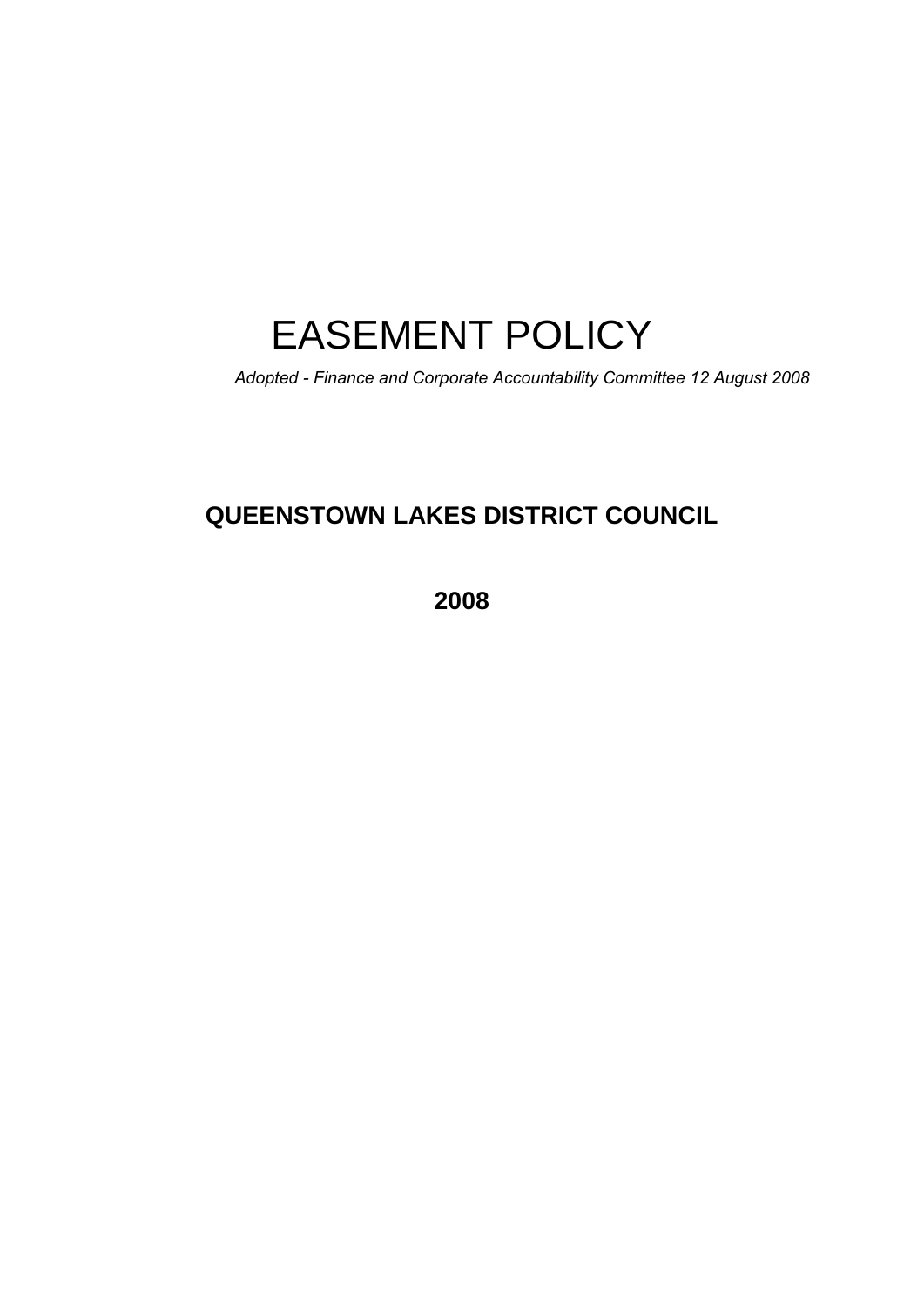## **Queenstown Lakes District Council**

## **Easement Policy 2008**

This document records the decisions made at its meeting of 12 August 2008

Prepared By: Colette Farrer APL Property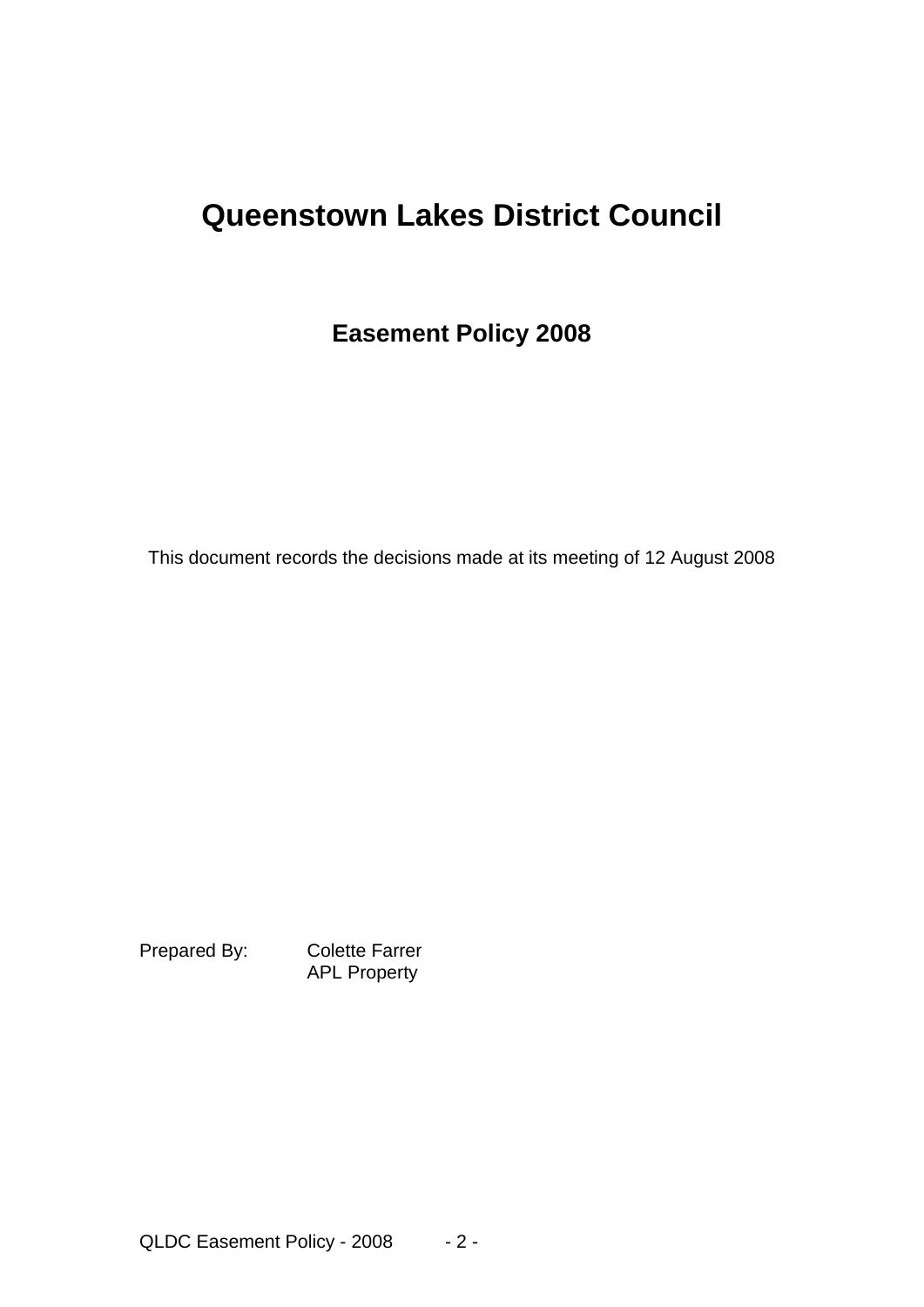## Easement Policy Recommendations Summary

- This policy refers to easements placed through Council freehold or administered property, this policy excludes easements within Road Reserve.
- All applications to place easements through Council freehold or administered property are to be made in writing to APL PROPERTY for review, including Councils own easements. If applicable applications for underground services will be presented to the Property Sub Committee for review, applications for Right of Way Easements will be presented to the Community Services Committee.
- The applicants will pay an application fee of \$600 + GST to APL PROPERTY for underground services and \$1,320 + GST for Right of Way Easements.
- Council's own services through Council land will not be charged fees. These applications will need to be forwarded to APL PROPERTY for processing and consultation.
- Processing costs, for example DOC approval fees, advertising and legal fees, will be incurred by the applicant.
- The easement construction area must be maintained by the applicant and their contractors in a safe and tidy condition at all times
- All costs associated with the survey and registration of the easement on the Councils title be paid for by the applicant
- The applicant is to provide APL PROPERTY on behalf of Council within 3 months a surveyed easement plan on which the new easement is shown
- The applicant is to provide APL PROPERTY on behalf of Council within 3 months of completion of work a copy of the title on which the easement is shown. This title will be forwarded to the Council's GIS team.
- Fees, Right of Way, Commercial/Industrial and complex easement applications will incur a charge determined by individual valuation. Underground service applications will be charged at 30% of land value, land value will be obtained from current rating valuation.
- The applicant will pay a \$1,000 \$5,000 bond to the Council via APL PROPERTY and sign a temporary access licence before any construction work commences on site. The bond will be fully refunded subject to reinstatement of the property to Councils standards and satisfaction, including QLDC Turf Reinstatement Specifications January 2007.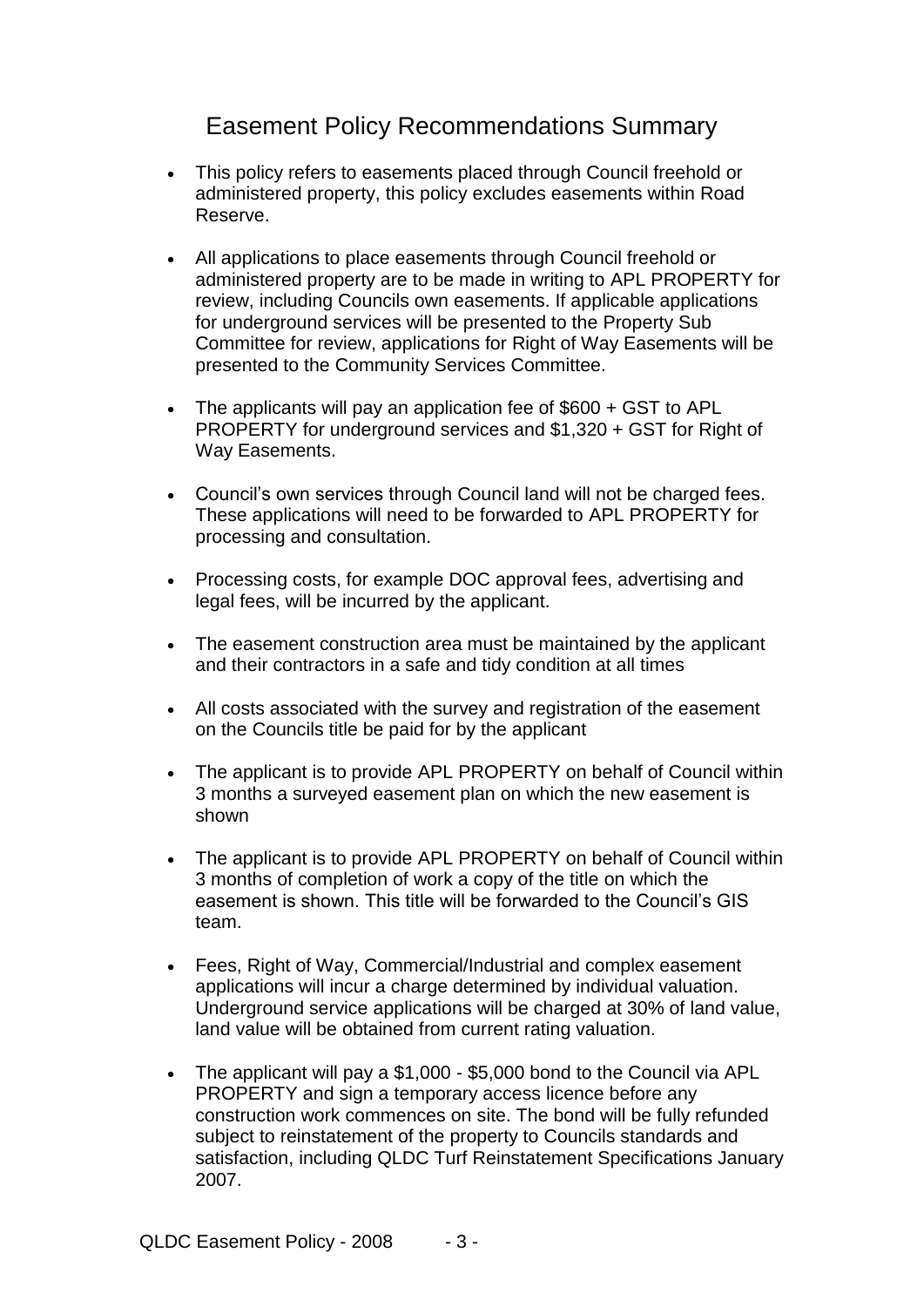- Easement documentation will be prepared by the applicant's solicitors or by Councils solicitors at the applicants cost. All documentation must be forwarded to APL PROPERTY for review.
- Maintenance and/or upgrade of easement access must be obtained via a temporary access licence. This can be applied for at APL PROPERTY, a bond may be required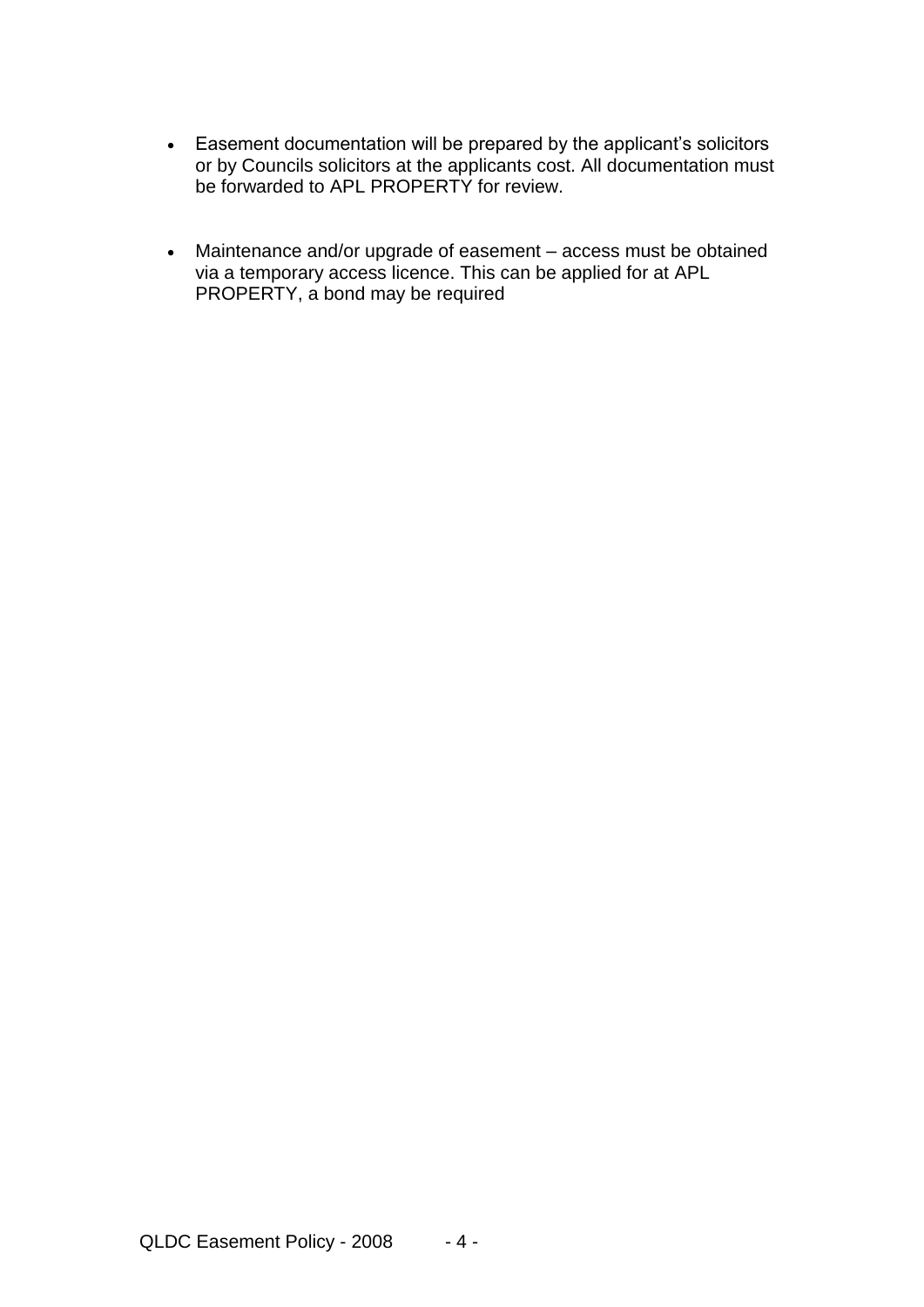## **Definitions**

**Council** – Queenstown Lakes District Council, a Body Corporate under the Local Government Act 1974 (hereinafter called "the Council")

**Easement** – A right which a person has to use land belonging to another in a particular manner without the right of possession of the land, or to take any part of the soil or its produces, or to prevent a landowner from using their land in a particular way. A common form of easement is the right of access over another's property.

**Property** – Fee Simple land, which Council owns or land vested in Councils administration, this excludes Road Reserve

**Reserve** – Land set apart for any public purpose

**Right of Way** – Right of passage over the land of another

**Subdivision** – block of land divided into smaller lots

**Valuation** – estimate of worth

**Underground Service** – pipes/conduit laid underground for example, Telecommunications, Electricity, Stormwater, Sewage, Water, Gas

#### 1.0 Introduction

*Council own and administer a number of properties. These properties are held in trust for the general public to provide a wide range of benefits to the community currently and for future generations. Use of reserves and council property is not discouraged, if the use is on a temporary basis or does not distract from the intended use of the property or future use for the property.*

*Council has the authority under the Reserves Management Act 1977, to grant easements over reserves. Under Section 48 of the act council is enabled to grant easements for a service or right of way over a reserve to service a third party outside a reserve.*

*However, it has been noted that council property has been utilised in the past to provide underground services or right of way access for private benefit in the form of easements. Ultimately, an easement encumbers a property, which can result in a restriction of the current or intended or future use of the property. Council has a responsibility to the community to protect property assets for current and future use, therefore this policy has been designed to provide guidance in regards to applications for easements across council property.*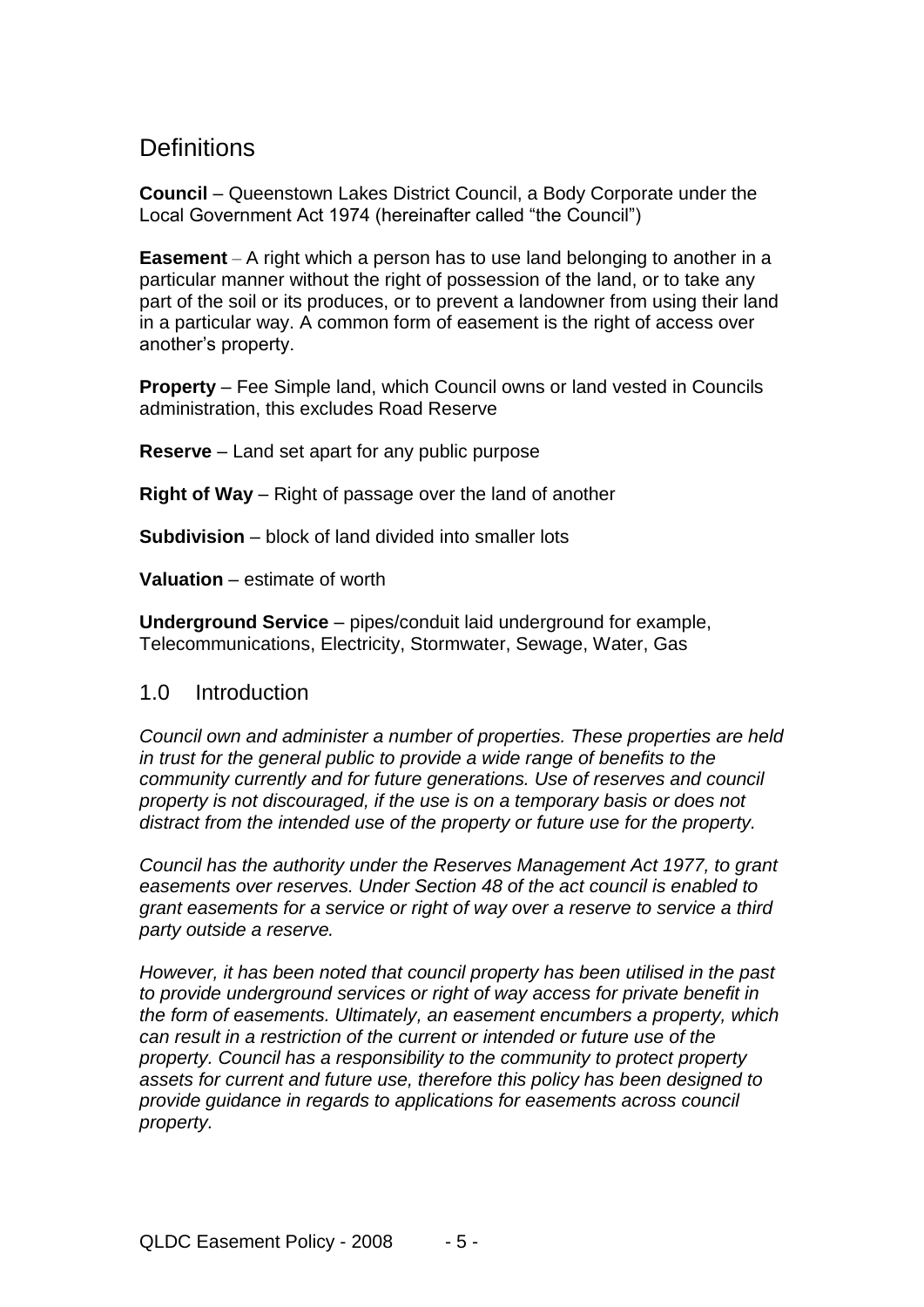*It has been determined due to the encumbrance an easement places on a property, that easements across council property are not favoured unless the applicant can provide proof of public benefit or there are no alternative measures but to access council land.*

#### 1.1 Purpose

The purpose of this policy is to:

- Describe Queenstown Lakes District Council (herein after referred to as the Council) position on easements across land owned and/or managed by Council.
- Outline the circumstances in which easements will be considered by Council.
- Identify the effects an easement will place on the property and identify mitigation measures, which could be implemented through engineering designs of said easement.
- Outline the steps that must be taken when an applicant (organisation or individual) wishes to use Council land for a private easement on a long-term basis.
- Formalise the use of Council property regarding easements, through appropriate legal agreements and registration of the easement on the Certificate of Title.
- **NOTE:** This policy *excludes* services placed within Road Reserve. These are to be dealt with by a separate application process.

#### 1.2 Scope

This policy applies to:

- Long term easements over Council land where Council wishes to retain ownership or management of land.
- Use of: a) Reserves.
	- b) Land owned or managed by Council.

#### **New, Existing and Unauthorised Easements over Council Land**

From date of enactment of this policy all future requests for easements over Council land will be treated in accordance with this policy

Council (through APL PROPERTY) will seek to formalise all existing unauthorised private uses of Council land. In such case the existing unauthorised use will be treated in the same manner as a new application.

#### **Right of Way easements through reserve land**

It should be noted that any easement granted on reserve land will be subject to the requirements of the Reserves Act 1977. That will normally involve the following process: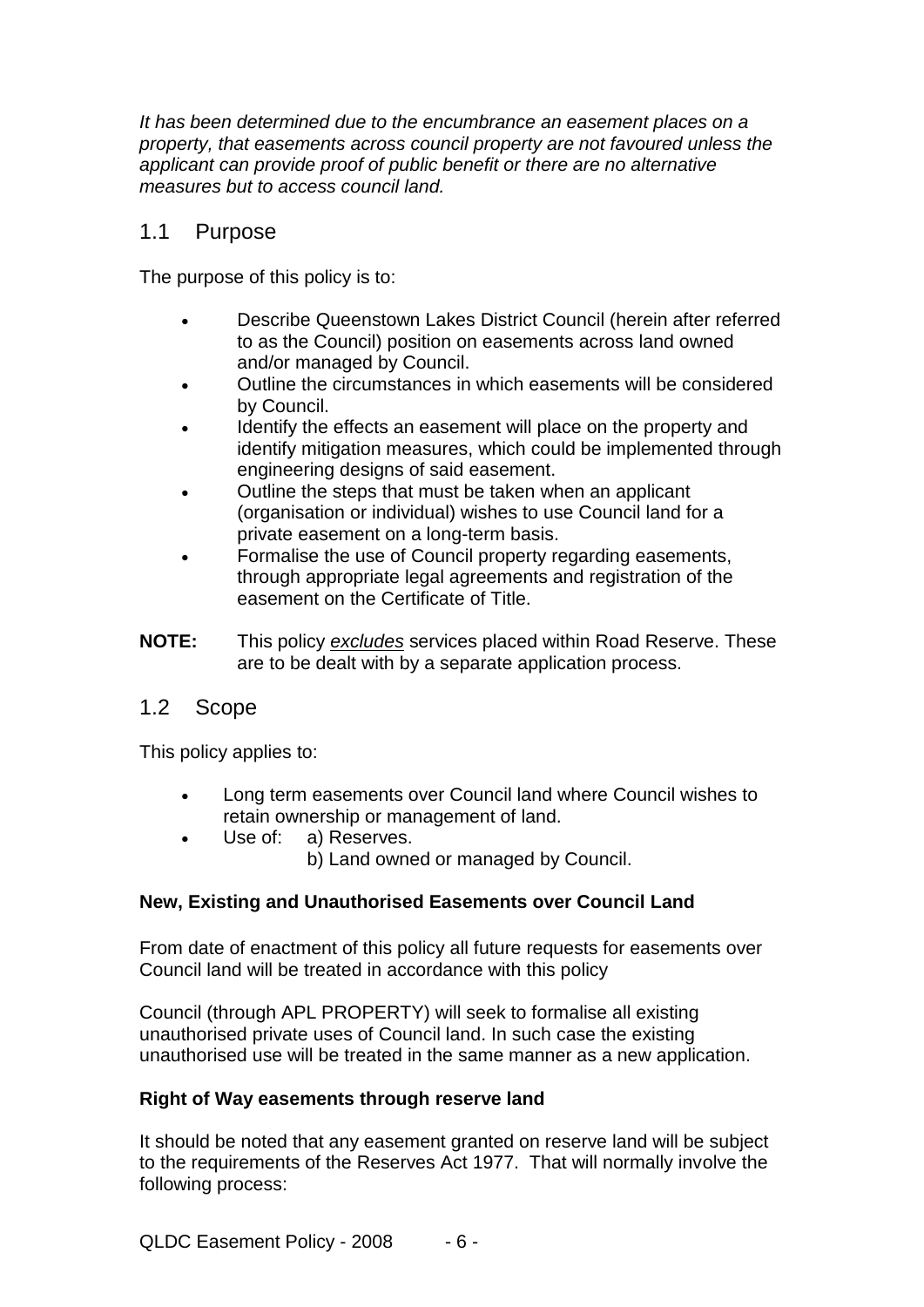- 1. Approval of the Community Services Committee of Council.
- 2. Public notification calling for submissions.
- 3. A hearing pursuant to the Reserves Act if necessary.
- 4. A resolution of Queenstown Lakes District Council.
- 5. Consent of the Minister of Conservation.

The process can take some months and any costs incurred will be borne by the applicant.

#### 2.0 Applying for an Easement

#### Summary

- Enquiry
- APL PROPERTY send out information pack
- APL PROPERTY receives written application
- APL PROPERTY considers application
- APL PROPERTY liases with General Manager Community Services and Parks Manager (if applicable), then the application will be presented to the Property Sub Committee of Council for consideration (if nessescary)
- Consultation if required (Reserves Act 1977)
- Approve/Decline application

#### 2.1 Applications

Applications should be made in writing on an easement application form (see appendix). The application must describe the proposed use and include a plan detailing the following:

- **Legal Descriptions**: legal boundaries, legal descriptions of the area and any adjoining properties, which may be affected.
- **Approximate position**: the approximate position of the underground service must be detailed on a plan, this includes sewer, storm water, water supply, gas, electricity and telecommunications pipes/conduits. The approximate route of the proposed Right of Way (if applicable) must be detailed on a plan.
- **Buildings:** The positions of adjacent buildings in relation to the proposed easement.
- **Topography** including embankments, trees, roads, footpaths, kerbs, berms, rivers if applicable.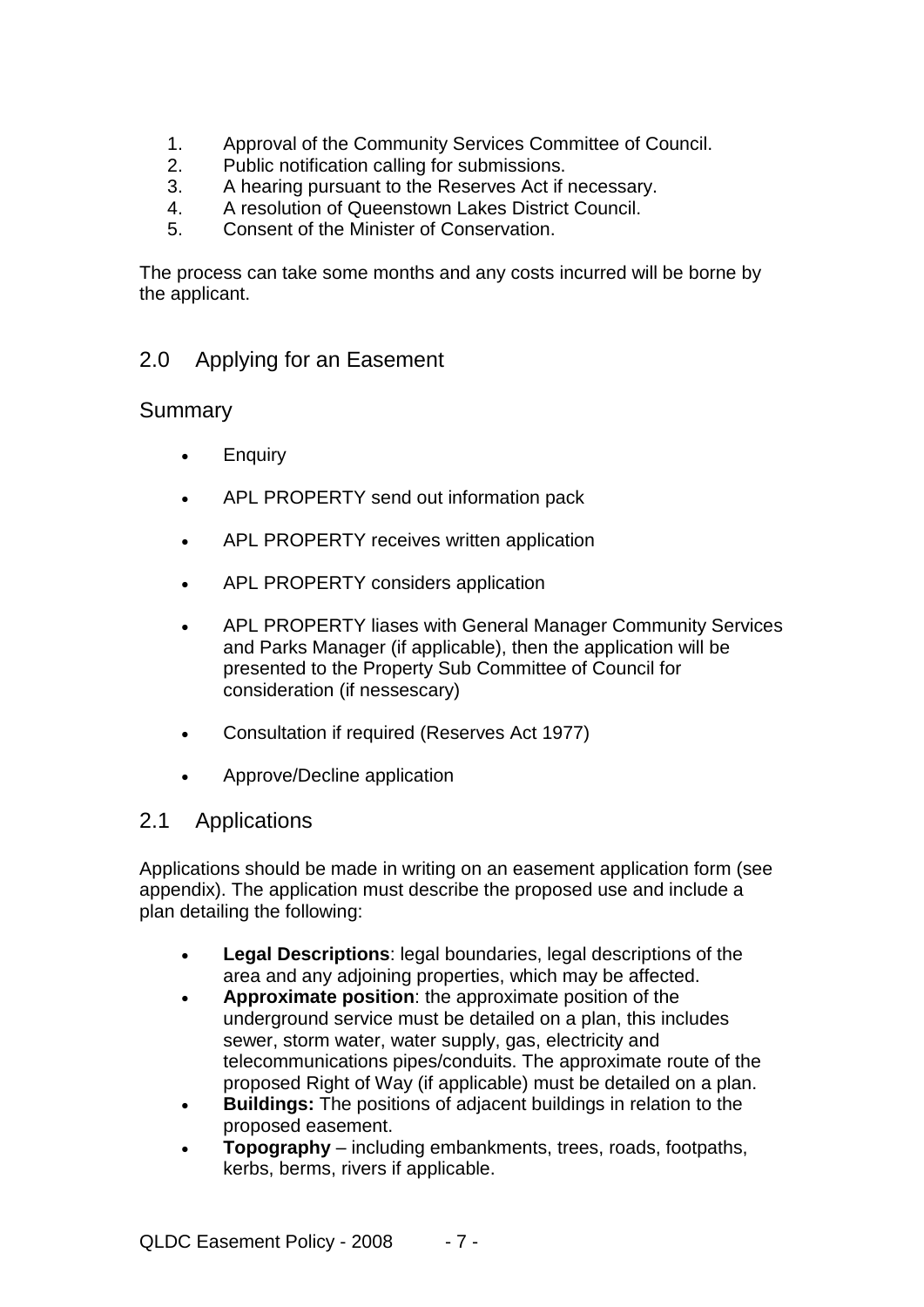In addition to the above-mentioned details the applicants must provide evidence/descriptions of:

- **Private Property:** description of private property(s) which may be potentially suitable as an alternative route for the proposed easement.
- **Explanation:** why is Council property being used? Applicants must provide details of all attempted avenues.
- **Consultation:** A list of groups must be provided who have been consulted and their respective views on this easement.
- **Engineering:** Approval from QLDC Engineering regarding the design of any stormwater pipes, culverts, bridges, settling tanks, gas and all other utilities/services.

## 2.2 Application Assessment

Upon APL PROPERTY receiving a completed easement application, APL PROPERTY will present underground easement applications to the Property Sub Committee of Council for review and comments. Right of Way easements will be referred to the Community Services Committee.

- 2.3 General Considerations
- a) Councils General Policy Position

Council holds and manages land for specific purposes; this purpose takes priority over any proposed easements that are contrary to the purpose of Council.

Council seek to own and maintain property for a current or intended use, easements across this property is discouraged unless use is required under extreme circumstances.

ii) Applicants ability to use other land

Applicants should attempt to use their own land or make arrangements with private parties. A list documenting evidence/records of alternative attempts should be supplied on application, along with reasons as to why these options were unsuccessful.

ii) Ability to use Council Land for the Proposed Purpose

The Council will consider if there are any legal impediments or future directives to the proposed use of Council land that are of such significance that consideration of the proposal ought not to continue. Council reserve right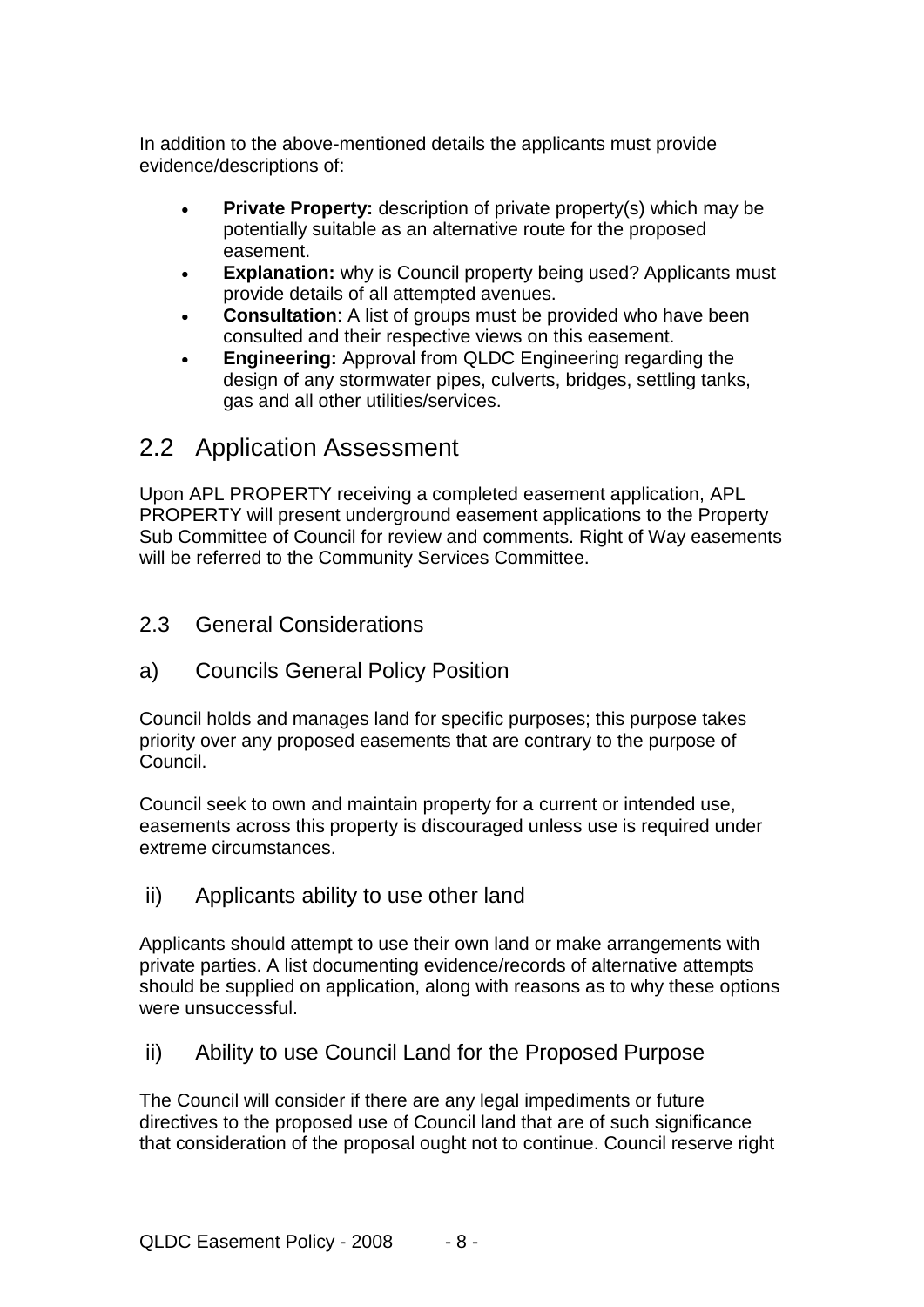to decline applications which are inconsistent with Councils proposed use of the land.

#### b) Alternatives

On receiving an application Council will consider whether there are any other appropriate alternatives regarding the application, consideration will include:

- Whether inability to use Council land will cause significant hardship to be applicant.
- Whether it is practically possible to use private land for the proposal.

If it is deemed that there are practical alternatives, Council reserves right to refer the application back to the applicant to pursue the alternatives.

#### c) Consultation

The applicant must provide evidence that all affected parties have been consulted and disclose evidence of any approvals/refusals obtained, including iwi and/or Ngai Tahu if application.

Council reserves right to advise the applicant of any other group or organisation whom should be consulted, applications may be referred back if:

- The applicant has failed to consult with groups that Council deem will be affected by this proposal.
- A consulted parties opinion on the proposal has not been suitably communicated to Council.

#### d) Councils Intended Use

The Councils need for and the purpose of the Council land will take priority over any proposed private use

#### e) Applicants Proposed Use

As landowner, Council has an obligation to ensure that the proposed use of any council land is consistent with how Council wishes the land to be used. All services should be laid underground to allow some continued use of the property by the public in the future.

When applying for an easement the applicant should consider:

- Whether it will be possible for the general public to have continued access to the land
- Intended length of use
- Likely impacts of the easement
- Long term benefits and disadvantages to the community.

The applicant and their contractors will maintain the easement construction area in a safe and tidy condition at all times.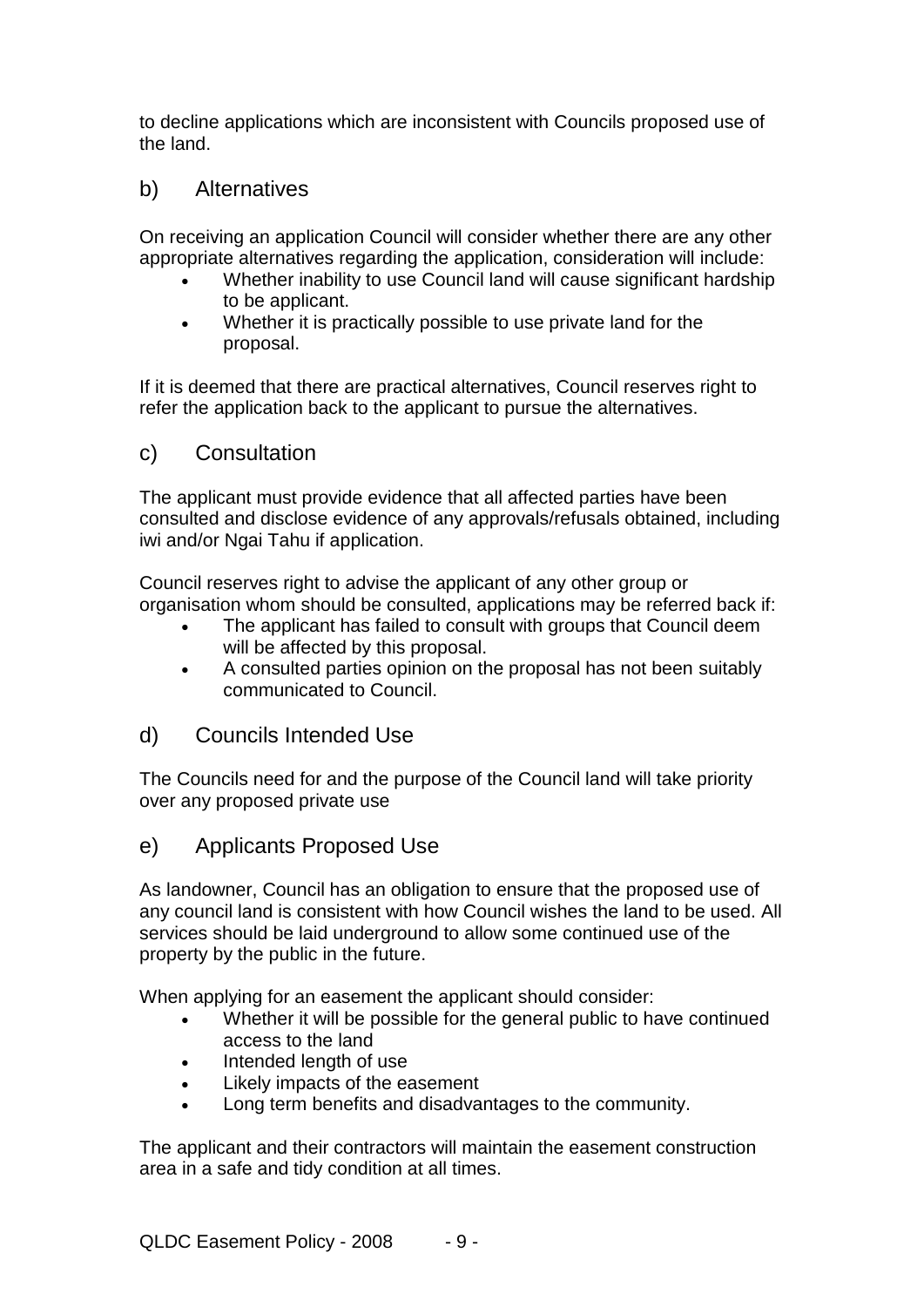## 3. Costs/Fees

- The applicant pays a one off compensatory payment for the privilege of having the easement encumbrance placed on the Councils title:
	- a. Underground Services Easements

Application Fee: \$600 + GST

Application fee will be made payable to APL PROPERTY, this fee will be charged once a written application is received at this office.

Easement Fee: charged at 30% of land value. Land value will be obtained from Rating Valuation.

Example

| Land value of property is   | $= $300,000$       |
|-----------------------------|--------------------|
| Size of property is         | $= 800m^2$         |
| Easement length applied for | $= 33 \text{ m}^2$ |

Calculation:

| \$300,000/800m <sup>2</sup>                 | $= $375m^2$                  |
|---------------------------------------------|------------------------------|
| 30% of $$375m2$                             | $=$ \$112.50p/m <sup>2</sup> |
| \$112.50p/m <sup>2</sup> x 33m <sup>2</sup> | $= $3,712.50$ exe GST        |

b. Right of Way Easements, Commercial/Industrial Easements & Complex Easements

Application Fee: \$1,320.00 + GST

Easement Fee: to be determined by individual valuation and set at market rate per square metre.

- All applications are subject to an application fee except for QLDC applications and must be made payable to APL Property. All information/advice given before receiving the application fee is free of charge.
- In addition to these charges the applicant must cover all costs associated with:
	- The survey and registration of the easement on the Councils title.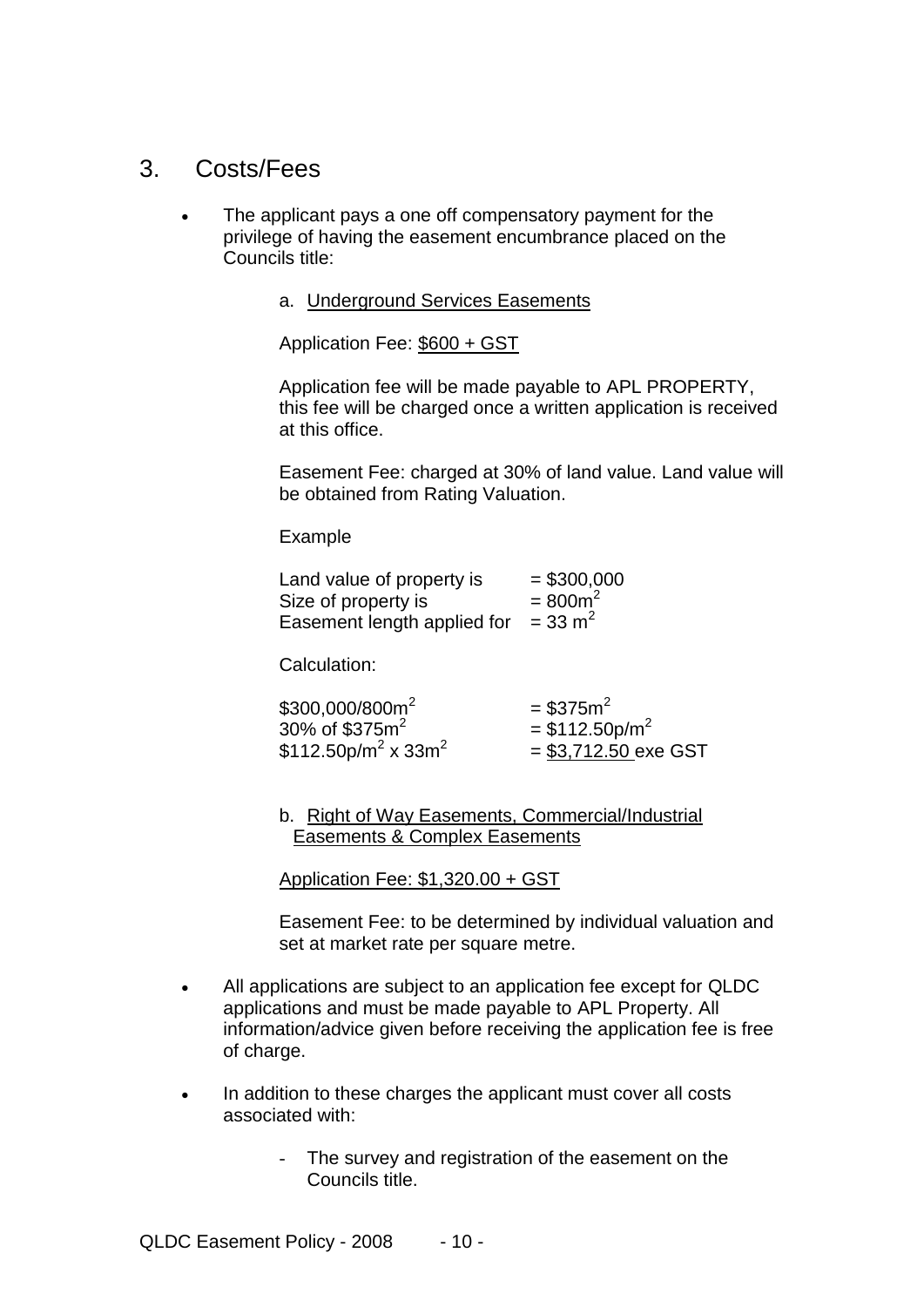- Legal fees
- Department of Conservation approval
- Advertising costs
- Council reserves the right to identify easements which may require individual valuation to establish an easement charge, due to the complex nature of the application.

#### 4. Bonds

All successful applications will incur a \$1,000 (minimum) to \$5,000 (maximum) bond. A temporary access licence will not be issued until this bond is received.

This bond should be made payable to Queenstown Lakes District Council and will be held in the councils trust account.

The bond may be used to rectify any problems which have been identified during the construction of the easement.

#### **Releasing of Bonds:**

Bonds will be released when:

- 1. An inspection has been completed to ensure the land has been reinstated to Councils requirements and Turf Specifications have been met; and
- 2. APL PROPERTY has received a surveyed easement plan and the signed Deed of Easement document from the applicant; and
- 3. All fees incurred in granting the easement have been paid.
- 4. The applicant has provided APL PROPERTY with a copy of the new certificate of title showing the easement has been registered

#### 5. Legal Documentation

.

On approval of easements the applicant may instruct their solicitors to draft appropriate easement documentation. This documentation must be forwarded to APL PROPERTY for review. Costs incurred from preparation of easement documentation must be borne by the applicant. Councils solicitors may also draft easement documentation, however the applicant will have to pay all costs incurred.

Easements must be registered on the title, the applicant is responsible for registering the easement on Councils title. The bond will not be released until the easement has been registered on the title. All costs associated with registering the easement on the title must be borne by the applicant.

#### 6. Legislative Requirements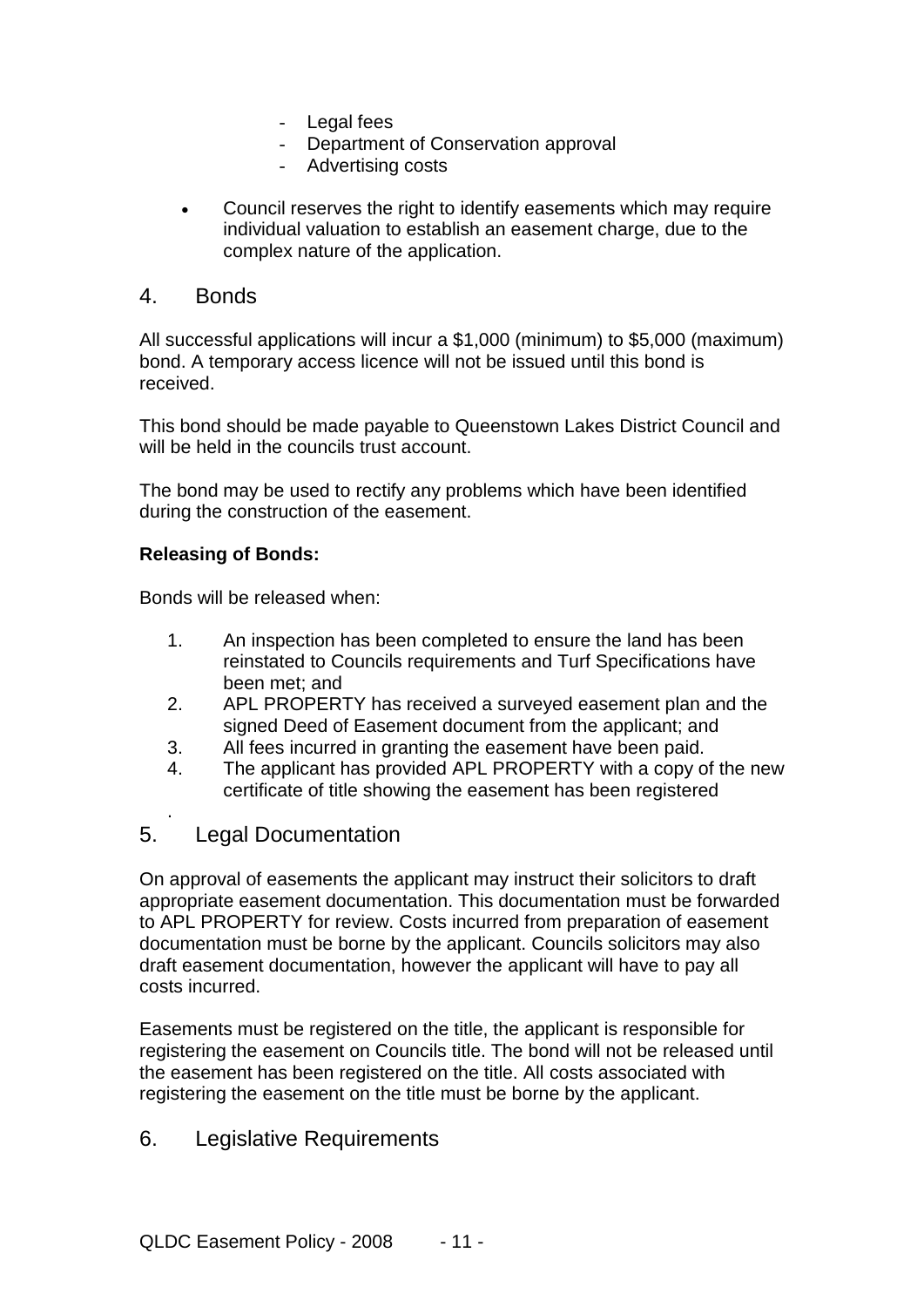Approval to an application is given by Council acting in its roles as a landowner only.

Depending on the use of the land and type of land involved, requirements of the following acts may need to be considered:

- Reserves Act 1977
- Resource Management Act 1991
- Public Works Act 1981
- Local Government Act 2002
- Ngai Tahu Claims Settlement Act 1998
- Land Transfer Act 1952

#### **6.1 Ministerial Delegations**

All easements granted through Crown Land vested in Council under the Reserves Act 1977, will require consent from the Minister of Conservation.

#### **6.2 Temporary Access**

To access the property for initial survey/planning a temporary licence must be obtained from APL PROPERTY.

#### 7. Construction

#### 7.1 Temporary Access

If the applicant is successful at obtaining approval to construct an easement, prior to the commencement of works the applicant must obtain a temporary access licence from APL PROPERTY, (see appendix).

Photos of the property must be supplied with the temporary access licence application to assist APL PROPERTY in monitoring the re-instatement of the property.

The applicant and their contractors must maintain the easement construction area in a safe and tidy condition at all times. If required appropriate signage and fencing must be placed.

#### 7.2 Reinstatement

Once the easement has been constructed the applicant is to reinstate the property to councils satisfaction including QLDC's Turf Reinstatement Specifications January 2007.

Council reserve the right to withhold bonds if the reinstatement of the property does not meet council standards and satisfaction.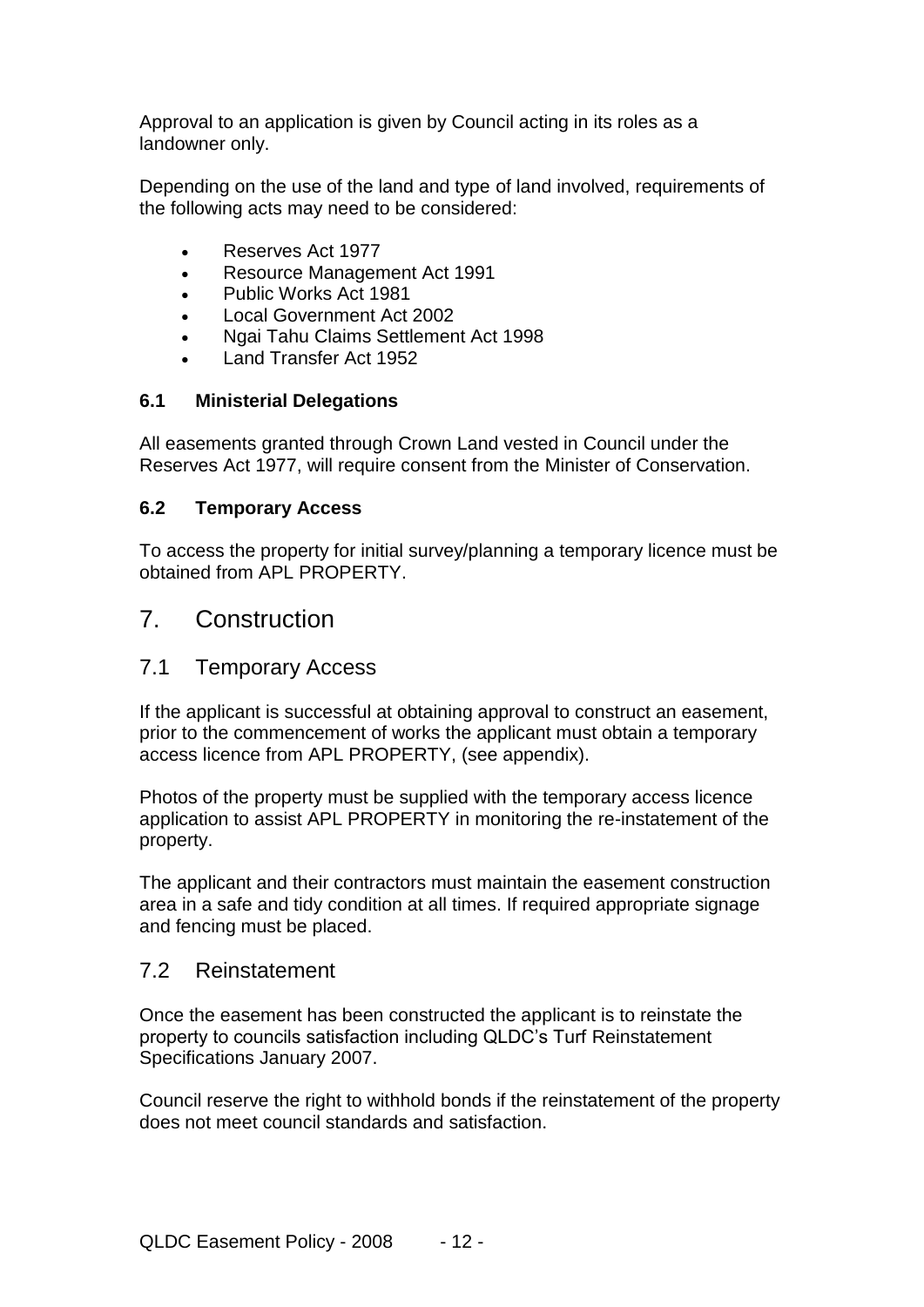### 7.3 Safety

The applicant must satisfy the Council that any safety, nuisance or other liability issues have been identified and managed appropriately.

On approval of the application the applicant shall enter into public liability insurance for the minimum amount of \$1,000,000 to indemnify the Council from any claim against the Council arising directly or indirectly as a result of the applicants use of the property.

#### 7.4 Completion of Work

Upon completion of work, and within three months, the applicant must provide APL PROPERTY with:

- A completed surveyed easement plan and the signed Deed of easement.
- A copy of the new certificate of title for the Council land showing that the easement has been registered.

*Council maintains the right to withhold the bond until such documentation is presented to APL PROPERTY.*

#### 7.5 Maintenance and/or Upgrade of Easement

Once the easement has been granted and constructed, should maintenance and/or upgrade of the service be required the grantee must then apply to APL PROPERTY for a temporary access licence to gain access to the property during this works period.

Council may require a Bond for any such work and reserve the right to use this bond if reinstatement of the property subsequent to the maintenance/upgrade does not meet council satisfaction or standards.

#### 8. Reserves Vested on Subdivision

Where land is to be vested in Council on subdivision, it will be assumed to be free of any encumbrances.

If such land is to include easements, they must either be shown on the plan approved when Council approves the vesting, or the developer must apply for a new easement pursuant to this policy.

For clarification, if easements are shown on the land when it has been approved by Council, no charge will be incurred. In this case the developer will be responsible for ensuring the easement is registered on the title.